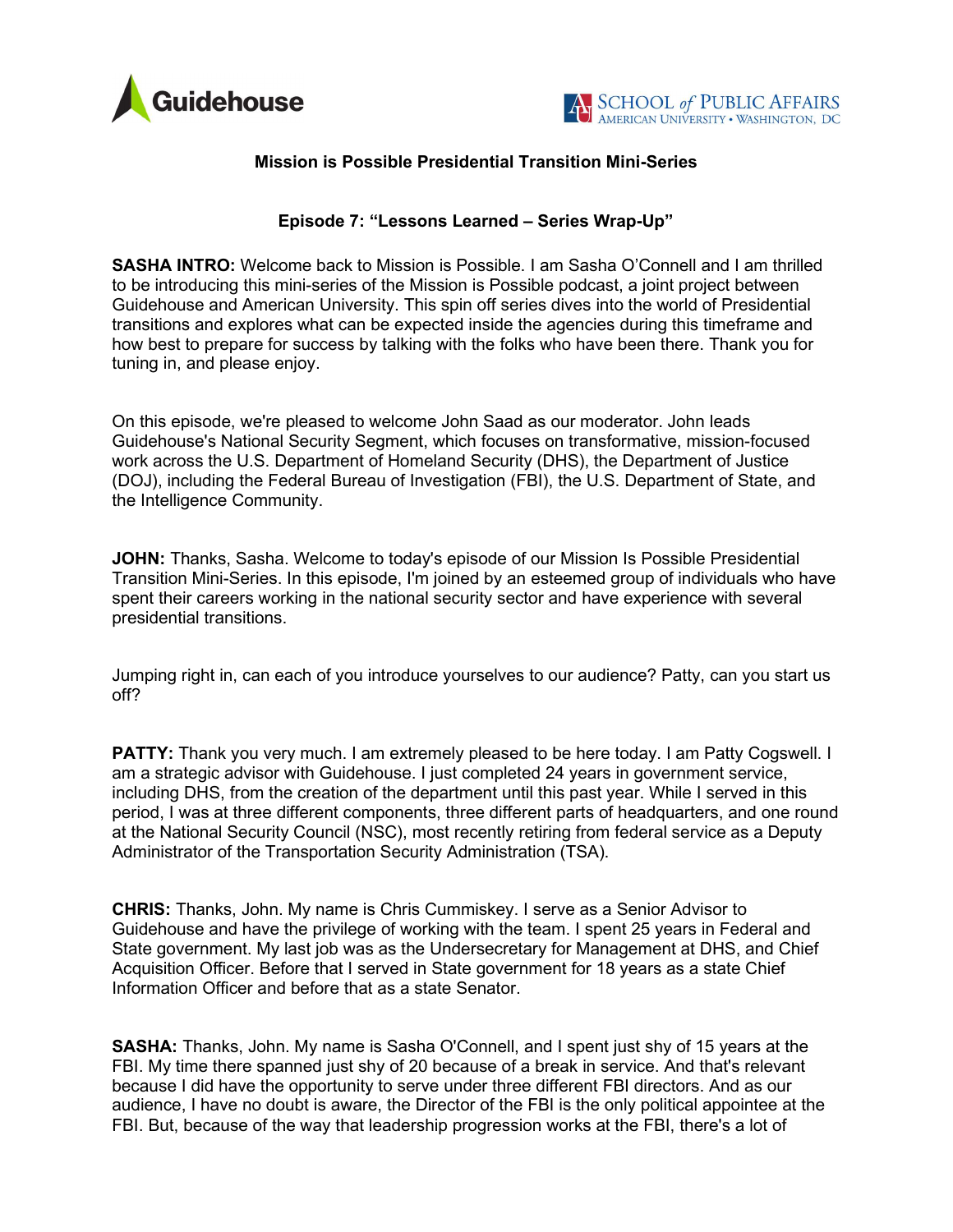

turnover internally at the senior level. So, I've had the opportunity to experience that, as well, in a number of capacities.

I currently serve as a Senior Advisor at Guidehouse, and my last role at the FBI was Chief Policy Advisor for Science and Technology.

JIM: Thanks, and good morning, John. I'm Jim Chaparro, and I'm a Partner in Guidehouse's National Security Segment, and I've worked in federal government for about 26 years in various capacities, both in federal law enforcement and in the U.S. Intelligence Community. I served senior roles at DHS headquarters, where I was the Deputy Undersecretary for Intelligence. And I also served senior executive roles at U.S. Immigration and Customs Enforcement (ICE). I'm thrilled to be here today to talk about my experience with political transition.

**JOHN:** Great. Thank you all for the introductions. First, let's talk about transitions in leadership. There's always an adjustment period that accompanies a change in leadership, and that adjustment can be particularly acute for career officials who serve under several different administrations. What advice would you give to those who are adapting to new political leadership in their agencies? Patty, maybe we can start with you.

**PATTY:** Thanks very much. This is an area where I think I want to just start by describing what I've seen over the years of the various types of things a career official might encounter. And it falls into a couple of different buckets.

The first one I like to call, Groundhog Day. The official who's coming back and has substantial significant knowledge in your area, but maybe it's several years out of date. They'll keep raising things that you've talked about five times before and keep trying to push ideas that may have already been fixed.

The second one is the idea fairy. This person has a lot of ideas. Often, it can be quite difficult to figure out which parts they actually want you to build out and implement, and which ones they're just asking you about.

The third one is the person who clearly shows they just want to make their mark. This is the person coming in who wants to be visible very fast. They may immediately look to create a new strategy, or reorganize your organization, thinking that this is a way to bring people together to get through problems. But many times, it comes across to careerists as busy work that distracts or delays from more important activities.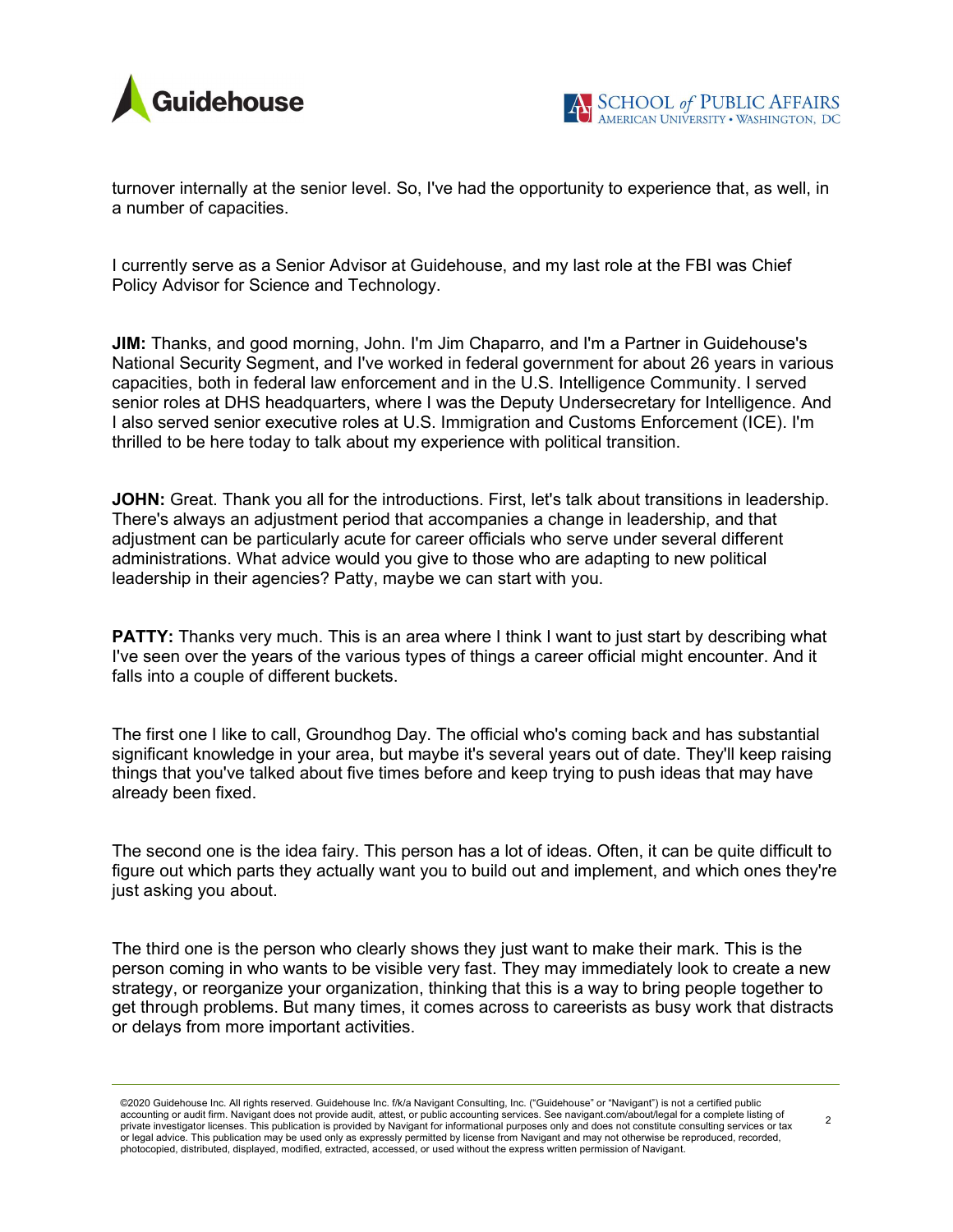

The fourth one is the condescending boss. Unfortunately, I've seen this a few times, where a new person comes in and either tells their staff, or shows by their actions, that they think that they aren't smart or talented enough to solve the problems, and would rather listen to other's views. This can be especially difficult where it's someone who may not have positive views of federal employees.

And the last group is the one that says, "That was the last administration's idea." This is particularly difficult. While all of us understand there are significant policy changes between administrations, we all are concerned that work underway that would support underlying mission work, including through policy shifts, can be dismissed without adequate review.

So, critically important coming forward, is A: find out what intel you can get on the incoming officials and determine what views they might have, what areas they're going to be interested in, and what they might ask. Then think about how to present your information. If they need to hear it from an outside source, think about how you can get validators who are similarly as invested in the path you're on as you are. If they have substantive knowledge, especially if you used to work with them, emphasize it. Proactively highlight some of the issues or concerns you know they have. Describe how you've been working to solve that problem while they've been gone and ask for their help in next steps.

While many officials often want to say, "No," when they hear something they know isn't doable, I recommend you take a very different approach. If you've looked at something before, emphasize why you know it's an attractive approach, but then show the last analysis and describe why it didn't get implemented. Find ways to engage them on that analysis of the underlying assumptions to see if you might come to a different result. Also, offer ideas for where they can make their mark, rather than waiting for them to give you direction. Show that you are appreciative to have a boss who wants to make the mission successful and wants to clear obstacles for those implementations. Most importantly, you want to be seen as a trusted advisor, that you will actively seek ways to effectively support the direction you're given, but that you will also provide valuable information to help them avoid or overcome foreseeable implementation roadblocks, including those areas of technology, cost, regulatory, or stakeholder objections.

JOHN: Great. Thank you, Patty. And Chris, maybe we could take this from a different perspective. Having come in as a political appointee, maybe you can talk about what you've seen to be effective in how the communication styles align to those individuals coming in based on their backgrounds, what's worked, and what recommendations you'd give to people that are career folks in making sure that they're getting those new political appointees in the best position for success that they can be?

<sup>©2020</sup> Guidehouse Inc. All rights reserved. Guidehouse Inc. f/k/a Navigant Consulting, Inc. ("Guidehouse" or "Navigant") is not a certified public accounting or audit firm. Navigant does not provide audit, attest, or public accounting services. See navigant.com/about/legal for a complete listing of private investigator licenses. This publication is provided by Navigant for informational purposes only and does not constitute consulting services or tax or legal advice. This publication may be used only as expressly permitted by license from Navigant and may not otherwise be reproduced, recorded, photocopied, distributed, displayed, modified, extracted, accessed, or used without the express written permission of Navigant.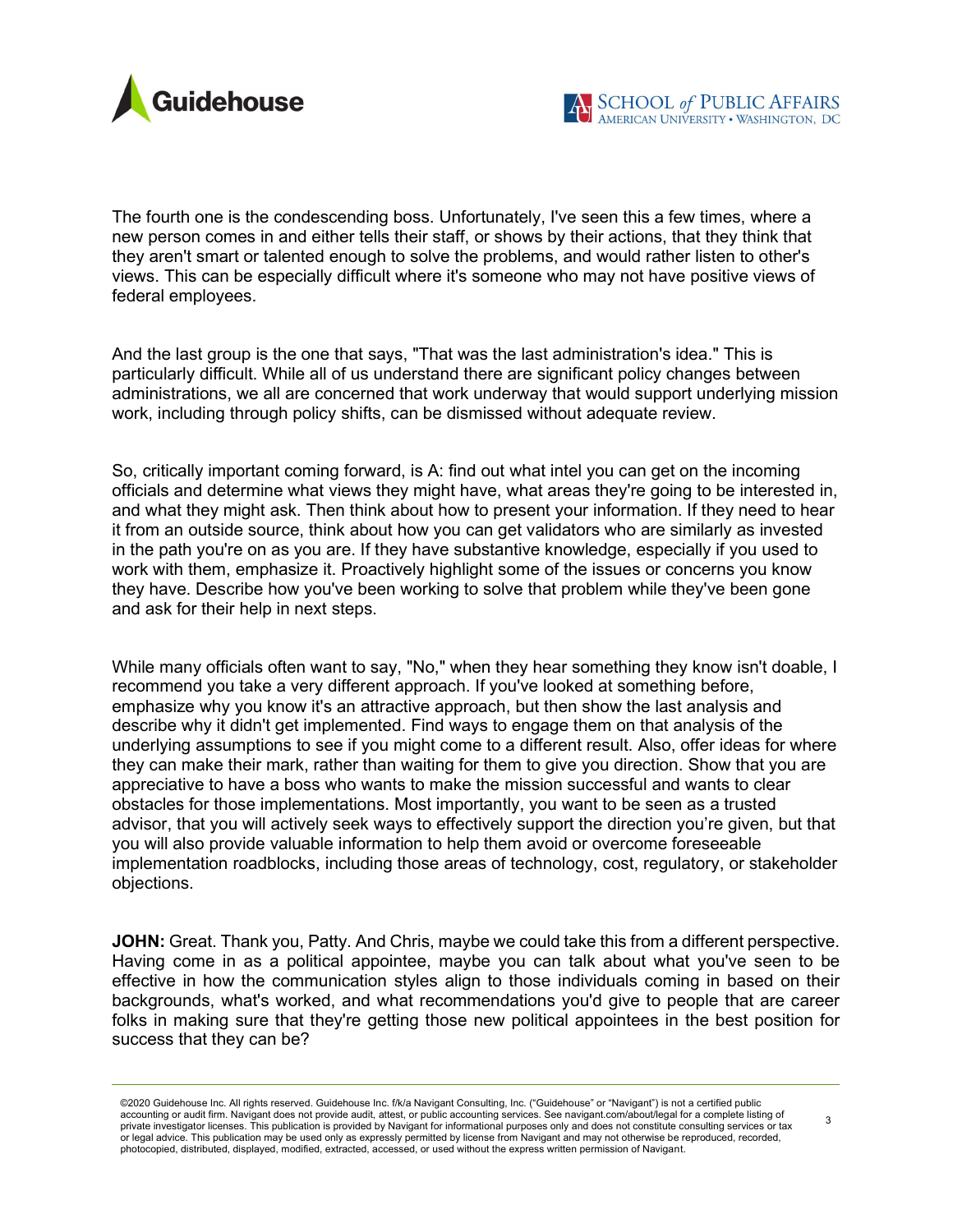

CHRIS: Well, that's a great question. Thanks, John. I really do like Patty's categories of individuals that tend to show up in these jobs. Folks often forget that the number of political appointees in these large federal agencies are relatively small. For instance, with DHS, there's about 170 political appointees in a given administration and just shy of 240,000 employees overall that are career individuals.

And so they tend to sit on a spectrum, similar to what Patty was describing, and when I was in the state senate, we used to say, "Where you stand depends on where you sit," and that basically is to indicate that you have to really take a look at where the person who's coming in has been. Do they have experience in the federal service? If so, they're on that piece of the continuum that's going to have a much deeper appreciation for the senior executive service (SES), the GS schedule folks, the career individuals, who are really the glue that hold together, much of the department's operations year to year. If it's an individual that understands what they're getting into, and sees the benefit of working with career professionals, then the communication strands tend to be much stronger and easier to intertwine.

If you sit at the other end of that spectrum, where you're coming from a, a state government, or an association, or the private sector, you may not have as much familiarity with the mechanisms of working with career individuals. And so at that end of the spectrum, it tends to be a combination of hesitancy because they don't understand the federal levels, but also it could be some resistance to utilizing career officials because they just don't know how to use them, or they think that perhaps they don't want to carry out the agenda of the new administration.

So, you've got all these dynamics in play. I think the bottom line is really flexibility, understanding what it is the new appointee is trying to accomplish, whether it's the at the undersecretary level, assistant secretary, or perhaps a non-career SES that you're working with. What is the agenda? There are a lot of different agendas out there. The White House has an agenda. The department leadership does. The area that you're sitting in and trying to weave those together and utilizing the extreme and vast talent that exists out there in the career space is going to help people get to success much faster.

JOHN: Excellent. Thank you, Chris. One of the things that I'm sure that you've all had to deal with over the course of your career is how to adapt to a leader who's fresh off the campaign trail and has many ideas for the agency. Jim, what's the best way to navigate the delicate job of educating them and preparing them to lead their new teams?

JIM: Well, thanks, John. That's an excellent question and, I'll build on what Chris and Patty have both said, by saying first and foremost, change is never easy for federal leaders,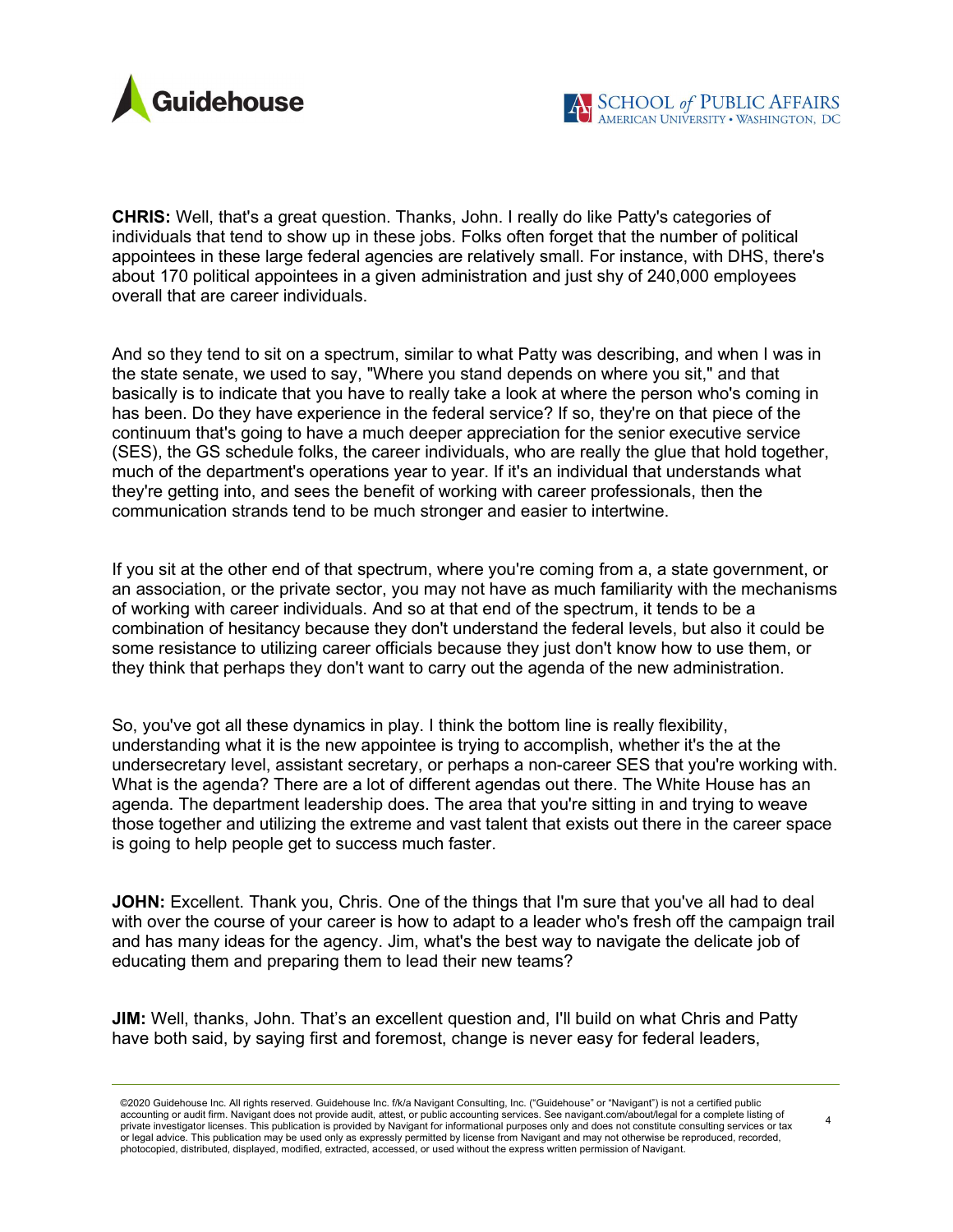

especially career leaders. When changes are brought into an organization, you can't take those changes personally. New political leaders will always come in with an agenda. They'll come in with a list of new priorities. They'll have a strong desire to leave their imprint on the organization, or on a particular policy issue. They will make changes to the organization. They may shift the deck chairs around a bit. They may bring a different leadership style and a different perspective. And senior career officials, they have a responsibility to execute the policies and the priorities of the President and, I'll say candidly, whether you like it or not, or whether you voted for the President or not, your job as a career official is to execute those policies. The voters have spoken, and government institutions need to be responsive to the American public. Otherwise, you become a mindless bureaucracy that just carries on without any responsiveness to the will of the people. As long as those policies are not illegal or immoral, you need to implement them.

So, how do you adapt to a new leader coming in off the campaign trail? Well, first and foremost, I think campaigning is far different than government. Many new political appointees come into an organization with lots of ideas, and then they quickly learn that those problems are not so simple. They're not so easy to fix. If they were easy to fix, it would have been done a long time ago. The world looks a lot different from inside the oval office than it looks from a campaign rally stage in Iowa. So, adapting to new political leaders as a career official, you need to pay attention to the environment. You need to understand the issues, not just from a substantive and technical perspective, but you also need to understand the political and policy context of those issues. You need to understand who your new political bosses are. It's common practice among senior career officials to research incoming politicals. Chris, I probably never told you this, but when I found out you were coming into the Department of Homeland Security, I did a ton of research on you. Who is this guy? What is he about? What's his background? What are his priorities? And so, when it came time to have meetings with you, I had, or thought I had an understanding of where you'd be coming from and I think it's prudent for career officials to do things like that.

As Patty said, political appointees will vary very widely in their experience. There's no one size fits all, and you need to understand the strengths and limitations of those leaders. Some will have deep substantive expertise on the issues, others will have virtually none. Some will have deep leadership experience managing large organizations and others will have virtually none. Some will have great people skills and others will have zero.

I was once briefing a political appointee on a brand-new issue and she responded by saying, "I'm not asking for your opinion. I want you to shut up and color." That is a true story, and it took every ounce of restraint that I had not to just get frustrated and walk out of the room. On the flip side, I've had very senior political leaders who would reach out to me to have private conversations and discussions along the lines of, "We're considering implementing this policy. What are your thoughts on X, Y, and Z? How would that impact the organization, or how would it impact relationships with the hill, or how would it have impacts on this or that?"

©2020 Guidehouse Inc. All rights reserved. Guidehouse Inc. f/k/a Navigant Consulting, Inc. ("Guidehouse" or "Navigant") is not a certified public accounting or audit firm. Navigant does not provide audit, attest, or public accounting services. See navigant.com/about/legal for a complete listing of private investigator licenses. This publication is provided by Navigant for informational purposes only and does not constitute consulting services or tax or legal advice. This publication may be used only as expressly permitted by license from Navigant and may not otherwise be reproduced, recorded, photocopied, distributed, displayed, modified, extracted, accessed, or used without the express written permission of Navigant.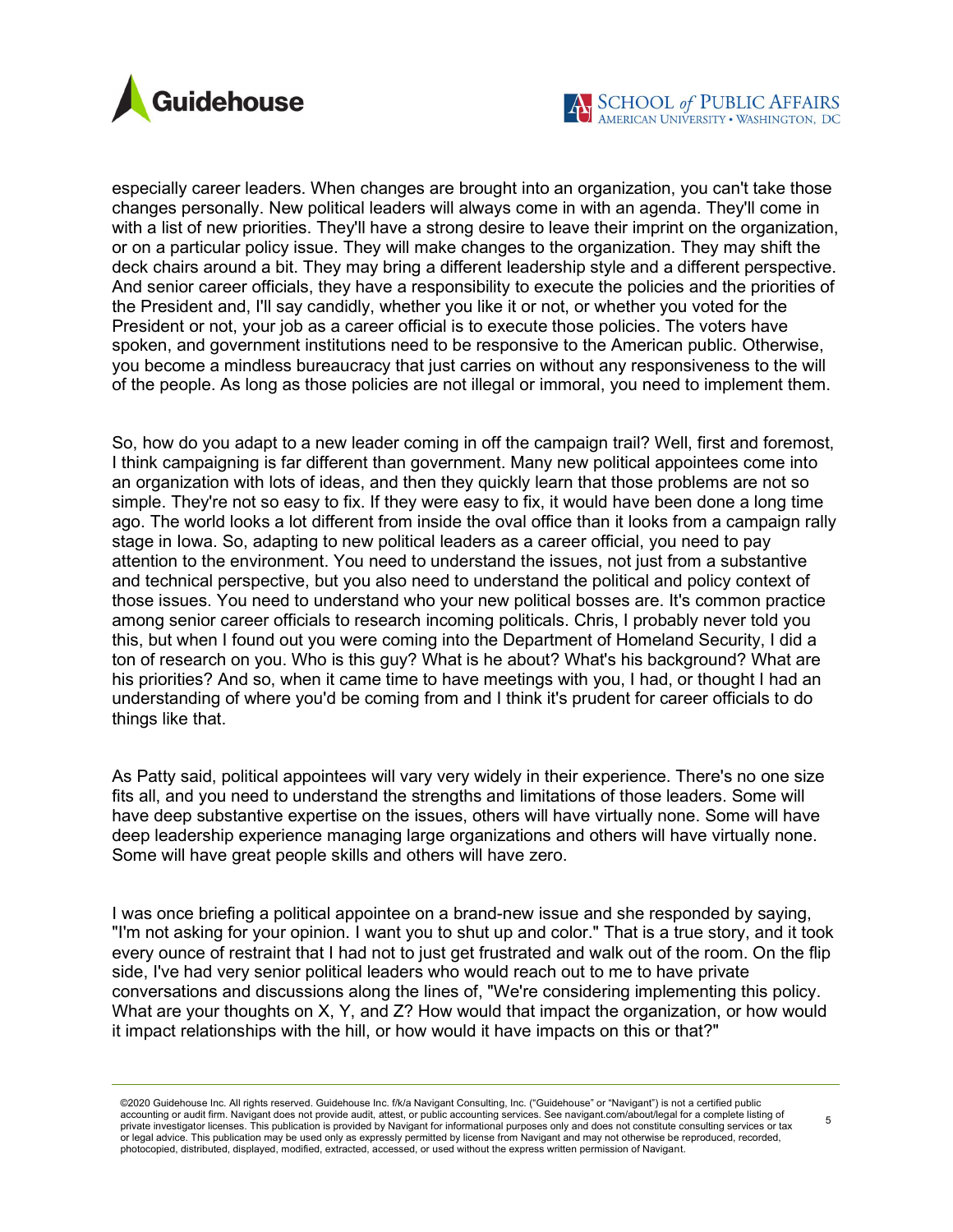

As a career official, when you're helping somebody adjust to their new role, a new political role, you need to really listen carefully. You need to understand your audience, and most of all, you need to be flexible. As Patty said, you don't want to be perceived as a nay-sayer. That doesn't help you, and it certainly doesn't help the organization that you represent. I think above all of that, you need to be honest and forthright with your new leaders. Don't sugar-coat the issues. Don't tell them what you think they want to hear. Always give the ground truth and speak truth to power. And to me, that's good government.

**JOHN:** Thanks for your insight, Jim. We've already seen a shift towards a more diverse administration with President-elect Biden's proposed appointees. What do you think are the most important elements of supporting a new and diverse group of leaders through the preparation and confirmation process? Sasha, maybe I could get your perspective on that?

SASHA: Absolutely. A quick plug for a previous episode of this mini-series where we dive into this in-depth. There's an organization called, LCWINS, the Leadership Council for Women in National Security, that is really focused leading up to the election on gender parity, specifically in national security appointments. I had an opportunity to sit down with Lindsay Rodman, who is the executive director of that organization. For folks more interested in this topic, we have a previous episode out I would highly recommend.

But, something that Lindsay and I talked about a lot, that I've been thinking a lot about since then, and I think's really important, is a lot of us are really excited to see increased diversity, particularly in the national security sector at the most senior levels. But what we don't think about all the time is that when we get folks who are different, they're going to be different, right, when they get there. And they're going to act differently and have different expectations, and certainly backgrounds.

But as we bring in maybe non-traditional different more-diverse folks in all kinds of dimensions, we're going to have folks who are a little different than any of those kinds of specific categories that Patty laid out. Again, I think the big buckets still apply, but they're going to have a little different flavor to them, and we have to be ready for that, and frankly, sort of prepare for that, and then see that as a positive. That's the impact of bringing new thought. It's easy to say we want new thoughts and new background at senior leadership level, and then when it happens, I know, as a careerist, I'm like, "Wait. What, what are you talking about, right? You're not speaking my language. You don't understand what we do. You're not doing things the way we do it."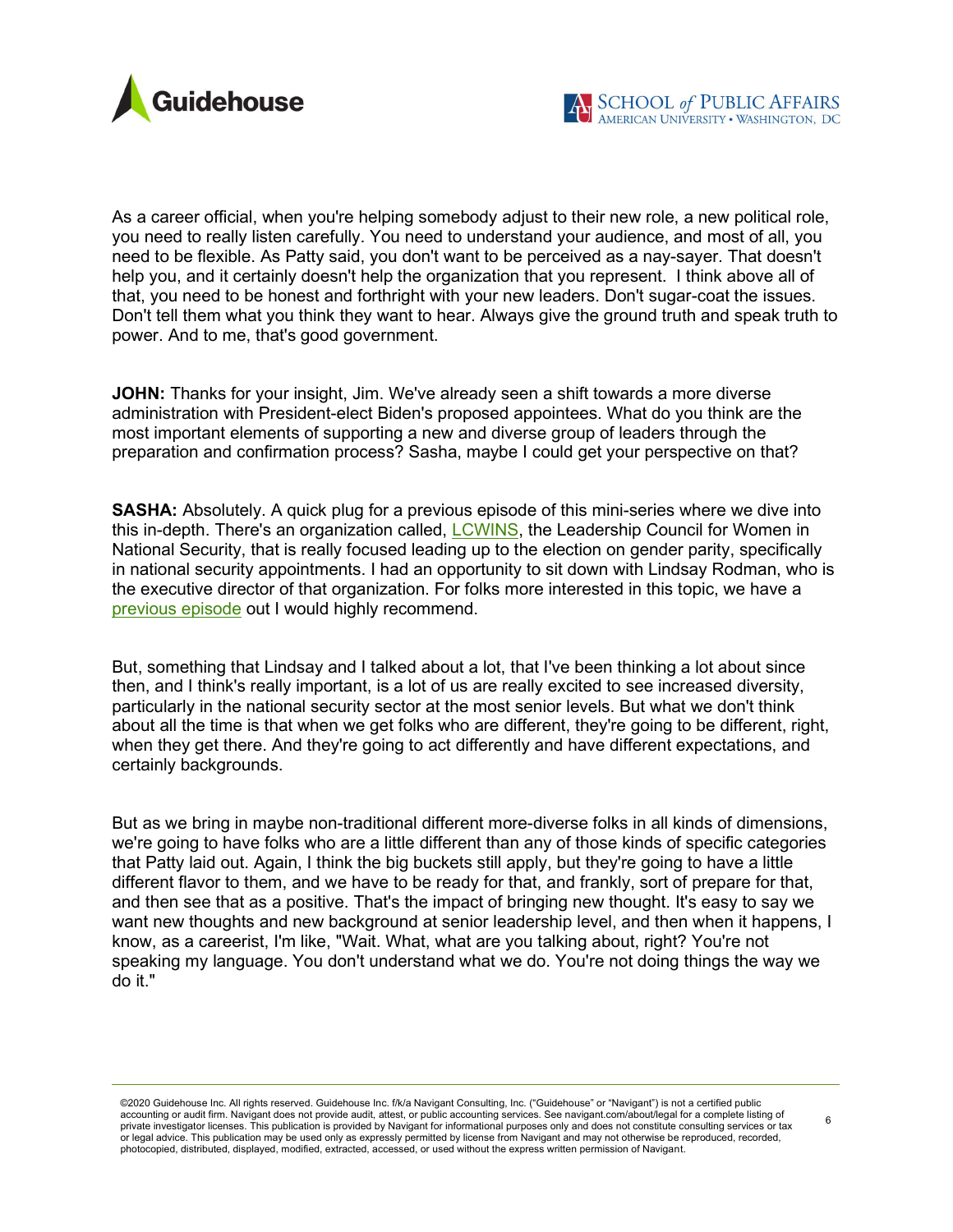

I think after my conversation with Lindsay, I really took away just thinking about how going into this change, is important. And that difference isn't always bad. It can be frustrating when you're knee-deep in an issue for 10 years and folks come in and want to change things up, but really listening and thinking about difference as a positive and seeking to learn new things, and new ideas, I think is an important frame of mind as we seek to increase diversity at the senior levels.

JOHN: Thank you, Sasha, and you raise some excellent points; bringing in diversity is meant to help take a different perspective and not try to conform it to the way things have always been done. So, making sure we're embracing that.

I now want to pivot to the topic of insuring continuity in the day-to-day business. There's a certain level of uncertainty that always surrounds a presidential transition, but despite that uncertainty, officials still need to focus on their agencies' day-to-day business. Chris, what advice would you offer regarding how to manage interim guidance while ensuring continuity in the crucial work that needs to be done?

CHRIS: Yeah. Well, the important thing is that most of the folks I've encountered, almost to a person in the federal government, are really mission centric. And so, they want to make sure that the business of government is being executed faithfully and in accordance with the laws and regulations that govern. And so, most of the career people understand that they've got a job to do regardless of the political folks coming and going. I got good advice from a couple of career individuals when I first got to DHS, that said, "Look, we're here to help you identify the guardrails, particularly on issues like, employment, and procurement, things of that nature. As a political appointee, you can get into trouble really fast if you don't listen to the folks on the ground that are the professionals."

That was good advice. Some political appointees don't adhere to that, and they get into trouble pretty quickly. I think the folks today will know quite a few of them through the years that flamed out because they just didn't listen. It was not good for the individual, and it wasn't good for the department or organization they were serving.

And so, it's recognizing that there is going to be a vast amount of disruption with personnel in the first year of a new administration when the career individuals are there to provide the continuity, particularly the SES members. One of the main purposes of the creation is to make sure you've got senior-level executives that know the job and the mission, who can be there to make sure that everything continues with the critical mission sets that need to be delivered for the American people. So, recognizing that you're going to have politicals coming in, it's really helping them understand, what those guardrails are, what they can achieve within the construct that's available to them, and then how do you help them get there based on the agenda that they're trying to deliver for the secretary of the new administration?

<sup>7</sup>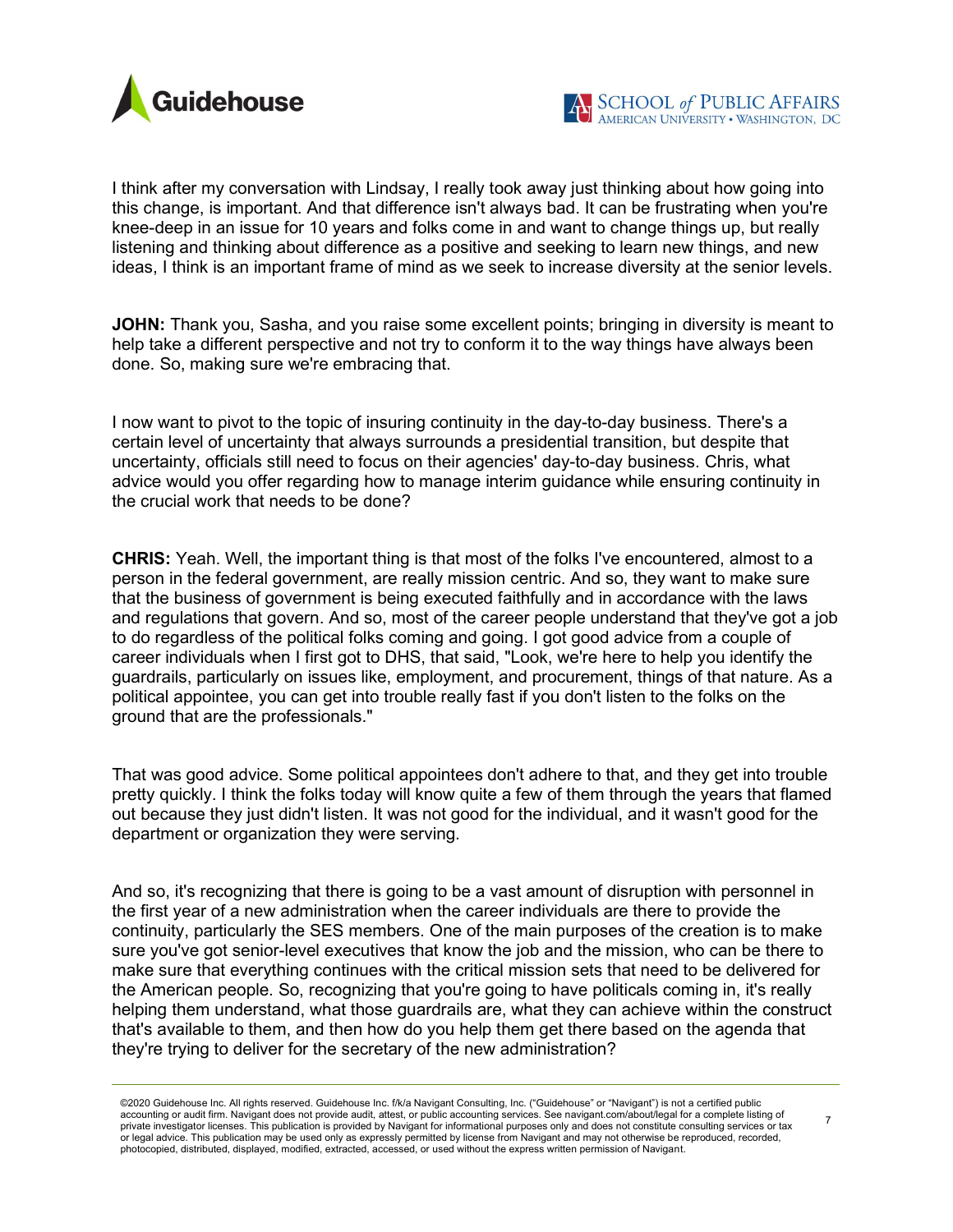

JOHN: And Sasha, I mean, you talked at the outset, while the FBI doesn't have a significant amount of transition, DOJ itself does. Can you talk about how you've seen this take place from your experience?

SASHA: Absolutely. I completely agree with Chris, and I would just add in that when we think about these guardrails, folks come in and they have a new agenda, or a new idea, and one of the biggest things in my experience, particularly with folks coming in from the private sector is as Chris is saying, they don't understand the playing field. I think, Patty, you talked about this in a different episode on the budget alone, right? It just doesn't work the way it works outside of government.

And so, I usually use three buckets. It comes out of public administration, but it's sort of small p, political, right? Who are the stakeholders, and what are the small p, political parameters, and guardrails you need to think about? What are the legal requirements, as Chris said, right? Sometimes folks coming in from the outside just, just simply don't understand we in government are held to a different set of requirements, legally. And then there's the managerial bucket, how things run in that particular organization. And sometimes there's just guardrails, right? It's just sometimes how things are done. It's not to say those can be changed over the longer term by leaders, but when they walk in the door and say, "Hire a hundred people for cyber tomorrow," you've got to go, "Okay, I feel you and I'm with you from a mission perspective, but let's walk through it." Small p, political, managerial, legal, right? Here's what we're up against. You tell me what you want to do, but again, I think coming to it from that constructive place, where you're saying, "I'm here to serve as, as all my colleagues have said, we're all mission-focused and want to get it done, let me just explain to you what the buckets of guardrails are, and then we can work together to think about what we can either overcome or not, or perhaps what the timeline is to make these things happen.

I think that's the best bet and again, this is just maybe my perspective, a little bit more of an academic perspective when you're talking about it and less personal, which can be hard when you're really vested in the mission work you've been doing, and someone comes blazing in with new ideas. But trying to pull back and take a little bit of an academic perspective and zoom out on it can be helpful, as well, and more constructive.

JOHN: Thank you. That's great advice and a great framework I think to consider as you're approaching this. In terms of consistency across time, and I'm really thinking from that career government officials' perspective, because that person needs to adapt across many administrations. How can they ensure continuity in their projects, in their goals? Patty, I'm sure you've seen this. Do you have some perspective to share on this topic?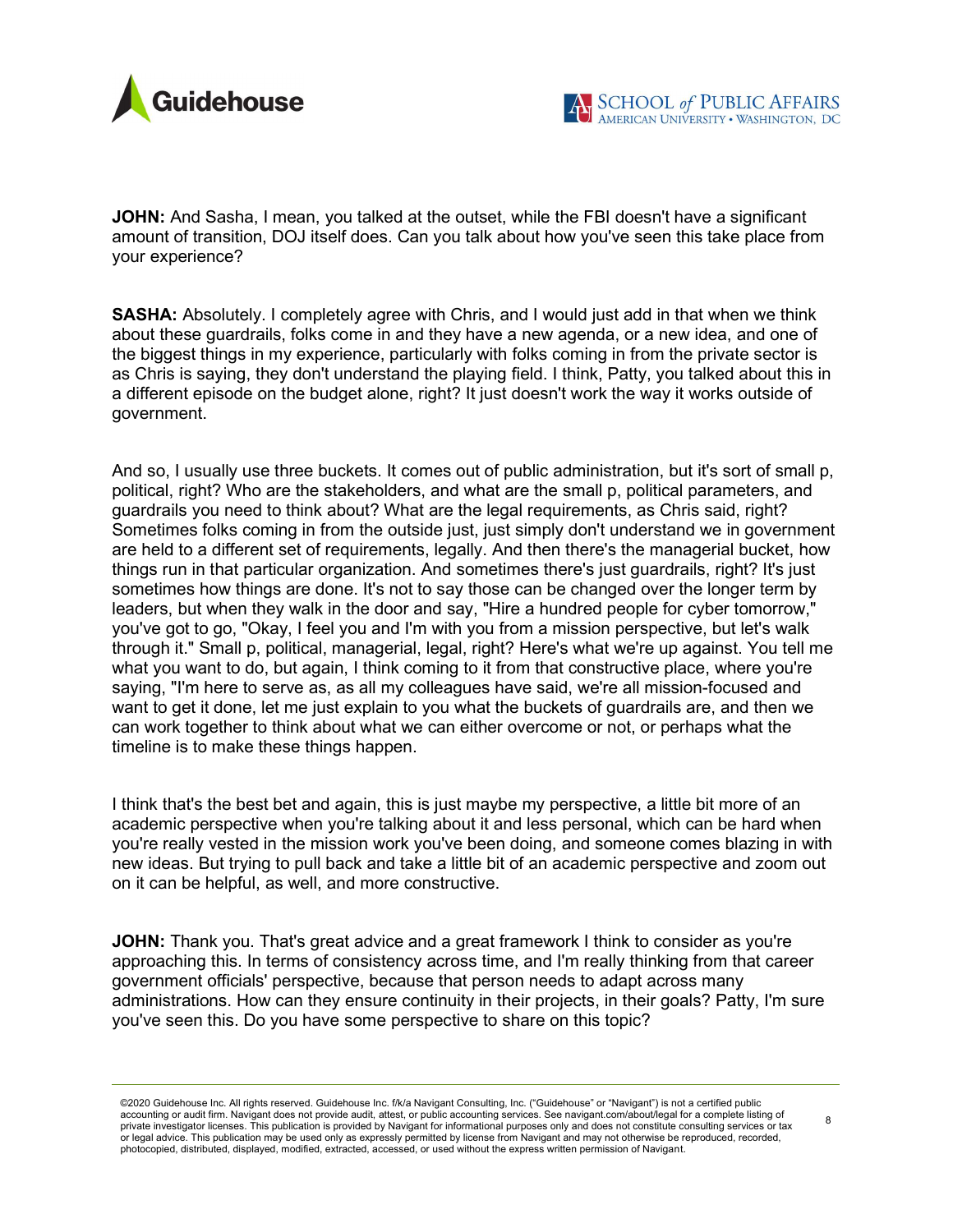

**PATTY:** Absolutely. I would first just note that probably the most difficult places that you see that difficulty in maintaining momentum and maintaining continuity is in areas that are subject to significant policy shifts, or where there is potential for disagreement about who owns, and is charged with implementing an activity. Those are the areas that you often see someone new coming in and wanting to kind of take a step back, rethink the approach, which can look like everything just gets put on hold.

I'd first like to start by saying the negative, which is the bad things I've seen career officials do that I would strongly counsel people not to. The first one in that area is that you absolutely shouldn't tell the incoming political appointee, as Jim said, to sit in a corner and color. Do not discourage them from engaging on the topic and don't try to restrict their ability to move. Don't try to restrict their ability to implement or interact with the material or the direction. Similarly, I've seen officials basically try to say, like, "Don't worry about it. I've got it." That really doesn't work very well. It leaves everybody frustrated, and frankly, it paints the career official as someone who just looks unprofessional. So, I highly discourage you from taking that path.

Instead, I really recommend career personnel do a couple of different things. First one is, proactively prepare for what that change could mean. Develop concise reading materials or other artifacts so that you can engage in a conversation, but also have them walk away with something that's easy to digest. The second thing is, engage the incoming leader on the direction, either the direction that you're already on, so they understand it, or upcoming decisions that need to be made. I don't mean just pop out there with a question without context and see what they say, but instead find a useful way to give them a context so they can make informed decisions.

And the third one is to proactively seek opportunities for them to be the face of the program, or the face of upcoming milestones and decisions. It shows that they are advocating for and supporting the direction, and it also gives them a meaningful role in helping you implement the direction of the activity and supporting the mission.

I'll give one quick example of one of the ones I'm actually very proud of, that's directly in the most controversial area you can have. During the change from the Bush administration to the Obama administration, I was the career official that got to hold onto immigration reform. And taking all of the really important work that the careerists had done, researching every single version of how we would implement the potential legislative proposals that had been developed. What would this cost? Do I need a regulation? How long would it take to implement? Who needs to be part of implementation? All of that important work to try to take it into something very digestible.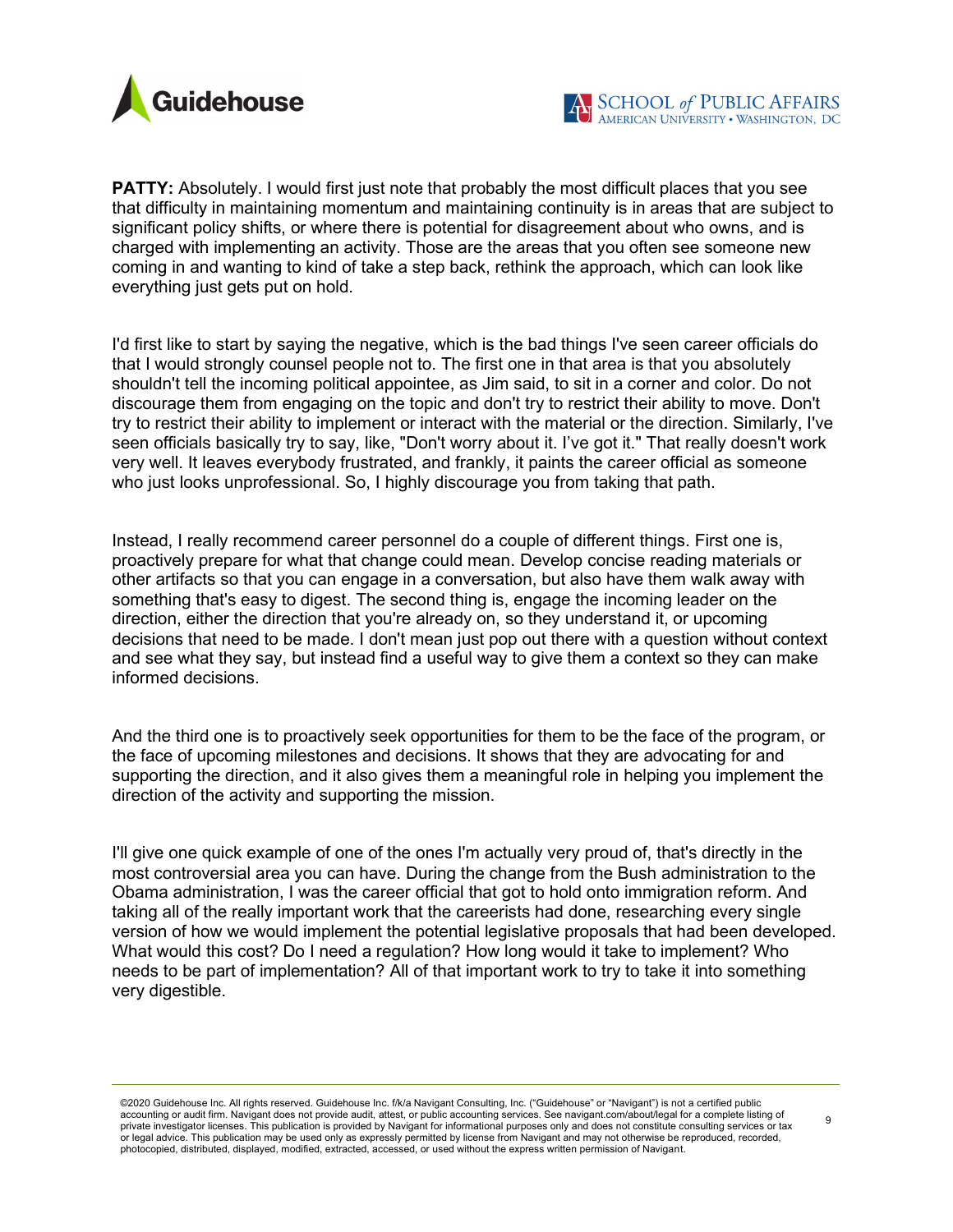

We had, across the team, across DHS, all the entities involved in this, distill down key information related to all of those legislative provisions into a relatively easy-to-access set of materials. Then we made a little roadmap upfront so that the incoming team, we weren't saying you should go left, or you should go right, or you should include this, or you shouldn't, but what we were saying is, you have the benefit of all the analysis we previously did, so you can pick up and start from there, as you're having your debates about what you should include or not. It also showed we were ready to jump right in with additional analysis if they came up with a new provision for us to review.

That was one of the harder ones, because frankly, any time you've got a major shift in change, trying to say, "Listen to what the last gang said on immigration," it usually looks at very askance. The fact that we were able to kind of present qualitative material, as well as quantitative material on what it would take to implement, was the key.

JOHN: Thank you, Patty. What we're really talking about here, fundamentally, is managing a major amount of change, whether that's on the organization level or the individual level, and in times of presidential transition, there's so much change that goes on in the government at all levels. As a careerist, how do you adapt to those changes quickly, and in ways that ensure a smooth transition of power from your role? Sasha, maybe you could start us off.

SASHA: Sure. Happy to. It is hard when you're a careerist and you're mission-focused, and you have a decade of experience in a mission area, and you get a new boss with new ideas and not a lot of interest in managerial, political, and legal parameters, right? And there you are, trying to keep the ball moving forward. As everybody has said, trying to be constructive and supportive, but also knowing what you know about the way the world works in your department or agency. I think there's been so much great advice about this already. The one thing I would add, and I do have an example is kind of a willingness to be a little bit patient, take a breath, and translate, or customize.

So, the example I'll give is from a boss who is not a political appointee, but a very senior executive who came into a new role that I was working for at the Bureau. He definitely knows who he is, and we joke about this now, but one of my jobs was to implement the balanced scorecard that the FBI started implementing under Director Mueller. At that time, I wasn't leading the core strategy office, but I was in one of the operational divisions. One of my jobs was to get this new executive to engage with the balanced scorecard, right? It was happening. It is happening. The director was doing it and this person needed to engage. And this person said, "No, I'm not interested. Go away."

As a careerist, you're like, "Okay. Copy, boss. I'm going to go away for a little while and I'll kind of fend off the strategy management office of the director, and we'll see what we could do." So,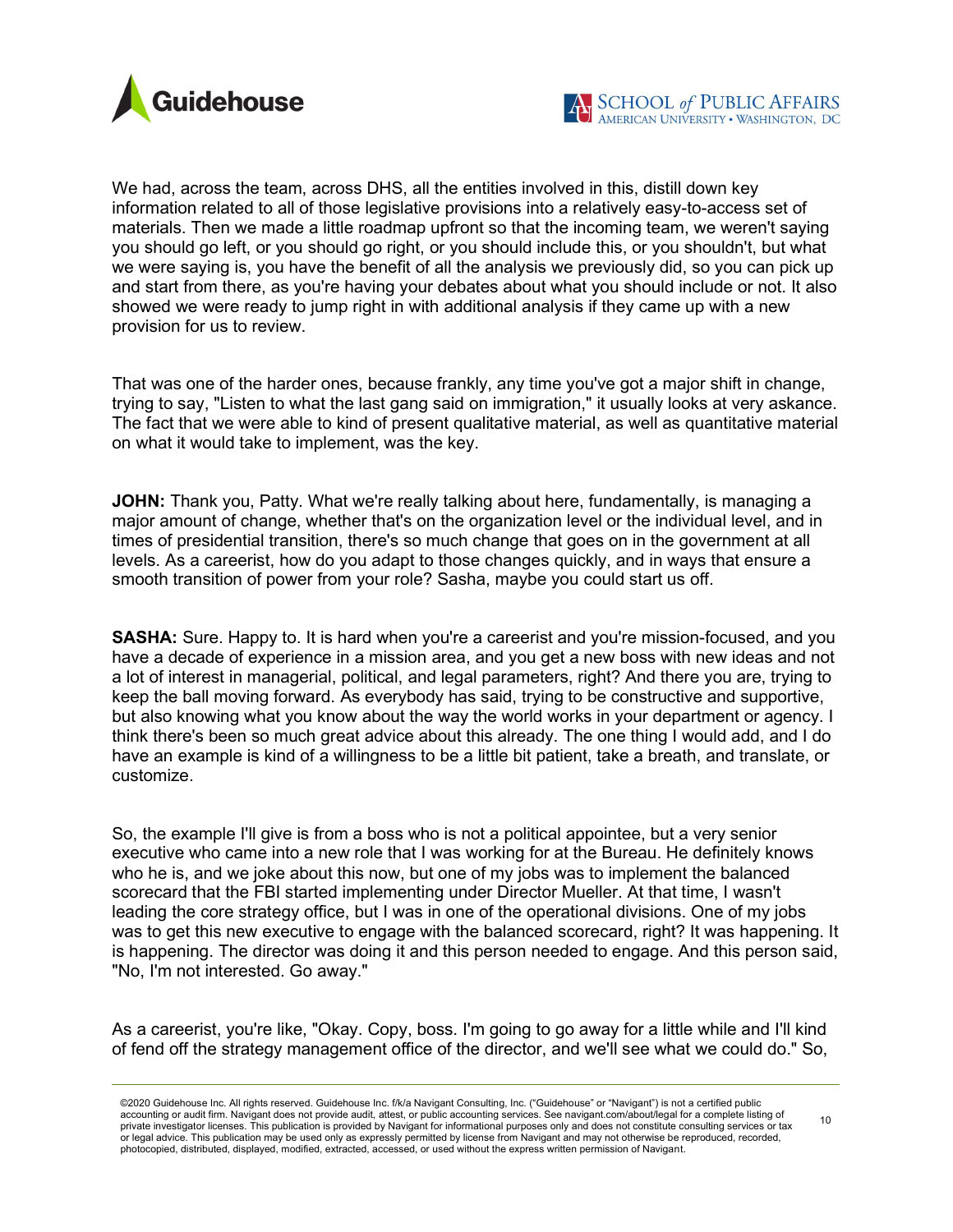



instead of sort of coming charging back and saying, you must, this must, the director is. I know we're going to get there. It's not only required, but also helpful for you. I kind of laid back and I bought a little time for the new boss. About two weeks later, this boss called me and said, "Sasha, get in here. We need to find a way to articulate where we're going, how we're getting there, and how I'm going to know when I arrive." And I was like, "Oh, okay. Copy, boss. Let me help you with that." So, we went back to the balanced scorecard tools, which are, of course, designed to do exactly that. We changed the colors and he knows this now, so we can joke about it, put handcuffs on the graphics. We brought it back and he was like, "This is amazing." And I was like, "Great." And so, off we went, and I kept two sets of books for a little while. The content was the same, but the version I used with him was just translated differently. He had to come to it, he had to understand it, and it had to be framed in a way that met his needs.

Meanwhile, my team translated that into the red, yellow, green bubbles and arrows, as they called it, that the director's office needed, and we got there, right? But, take that lesson as just sometimes you've got to just slow down, translate, let people breathe in the new air, understand what they need, and you'll get there, right? So that translation, that customization, I always recommend going through change like this.

**JOHN:** That's a great story, Sasha. Thank you for sharing that. One of the things we know that administrations do to affect their agenda as quickly as possible, is issue executive orders. We've historically seen a significant number of executive orders in new administrations' 100 days. How do you prepare for those inevitable changes, Chris, having been on that side, and seeing what happens?

CHRIS: Yeah. That's a good question in terms of both politicals and careerists. When you look at the spectrum of change that occurs, Patty made a good point about, where does it fall in terms of the issue sets. For instance, with the immigration set, you often see a much more extreme shift of late between administrations and in terms of the policy adoption. And so, with the first 100 days typically a new president would want to exercise what is now an expansive executive authority to issue a series of executive orders to undo, or change direction, which is much more sharp in its trajectory than some of the other issue sets that present.

And so, with things like immigration, you're going to see change rapidly. In other areas, like cyber, where I think there's general agreement that there's certain things that need to happen in the federal government, you may not see as much policy change, but arriving political appointees, what they're looking for are a series of guidance related areas which basically look at, okay, I want to make this policy change, are there reasons why I can't accomplish this?

So you're really not having a fight with the new political appointee about what the policy is, if the administration has said this is the direction we're moving, but really about the mechanics of it,

<sup>©2020</sup> Guidehouse Inc. All rights reserved. Guidehouse Inc. f/k/a Navigant Consulting, Inc. ("Guidehouse" or "Navigant") is not a certified public accounting or audit firm. Navigant does not provide audit, attest, or public accounting services. See navigant.com/about/legal for a complete listing of private investigator licenses. This publication is provided by Navigant for informational purposes only and does not constitute consulting services or tax or legal advice. This publication may be used only as expressly permitted by license from Navigant and may not otherwise be reproduced, recorded, photocopied, distributed, displayed, modified, extracted, accessed, or used without the express written permission of Navigant.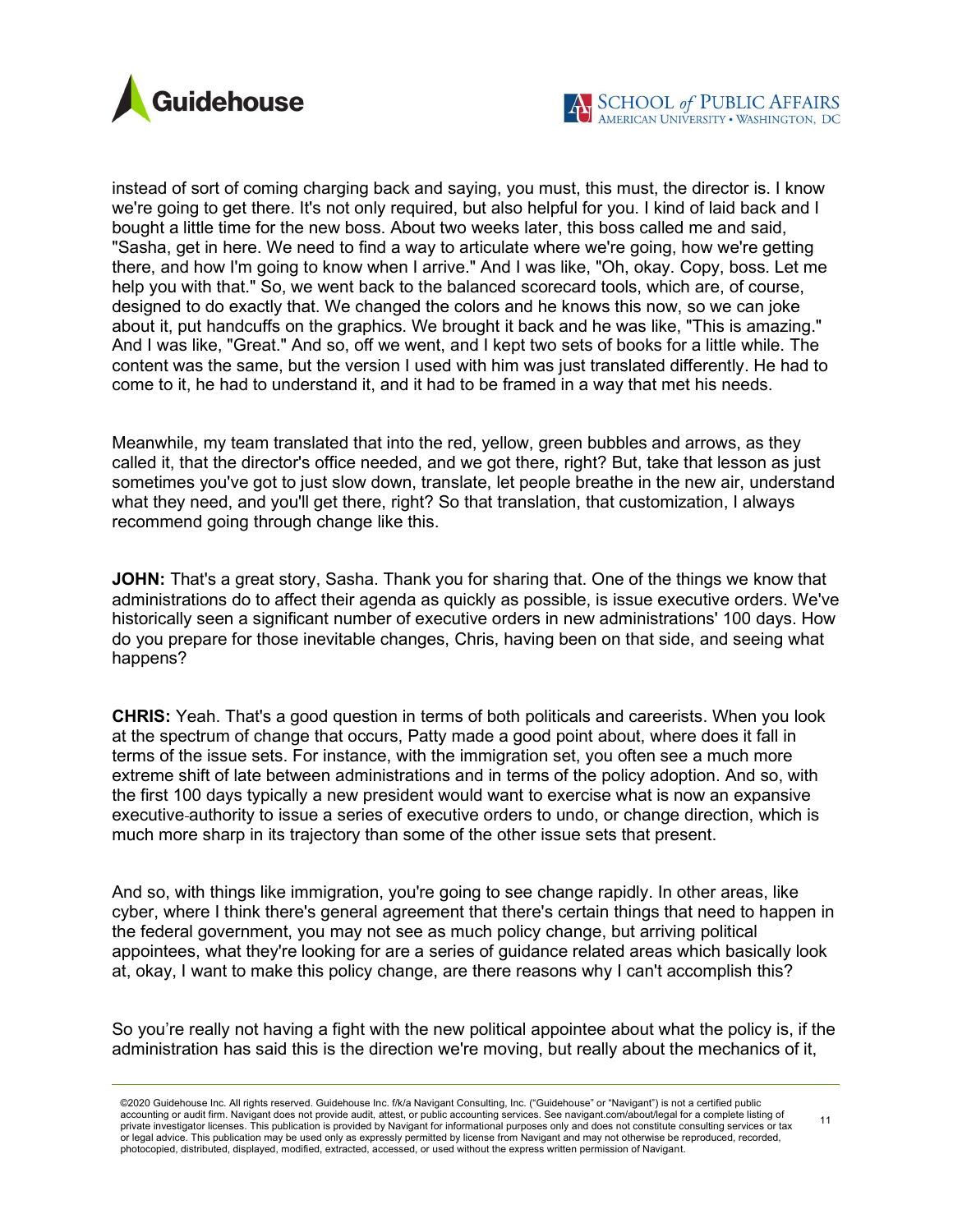

and have it be a data-driven conversation about, this is what it will take to accomplish this. These are the limitations based on the federal acquisition regulations, or the resourcing coming out of the federal budget for this cycle, and really explaining to the new folks that we want to help you get there to the degree that we can, but there are limitations. You're sitting within an environment, as Sasha described, that does have limitations based on what you can accomplish. And if the new politicals can understand that, that the career folks are trying to help them get there and aren't being obstacles to that change, I think that you'll see a coalescing of the team. Those artificial delineations of political and career positions kind of start to fade away a little bit, and you really get much more of a team dynamic.

JOHN: Great. Thanks, Chris. And so, Jim, let's take a look at that same question through the lens of a careerist. Walk us through when you see all these executive orders coming in, how you and your teams have responded in the past.

**JIM:** Well, that's a good question, John, and to share my perspective. I'll say that executive orders are a really important part of the president's power, and the president's authority. At their very root, they are very bold and broad policy statements, and as a general rule, they don't tend to have a lot of details in them. Those details tend to be worked out at the agency and policy level, policy with a small p.

But, I will say candidly that sometimes executive orders will come out, and you know all about them, and you've been involved in one form or another in helping to craft them, or nuance them as they work through the inner agency process. And in other instances, they come out of the blue and you haven't had a chance to look at them or digest them, and they're basically handed down.

Oftentimes, it's an unfunded mandate, right? It's an executive decision and the Congress is the one who passes the budgets. So as a career leader, your boss, the president, has issued a policy directive and a policy statement in the form of an executive order that I am now responsible for implementing, and oftentimes as I said, they're unfunded.

So, first of all, you need to understand your authorities. You need to understand your budgets. You need to understand what you can do to implement those policies if you haven't had the opportunity to engage in the policy discussion prior to the issuance. And you need to figure out, okay, if this is a major initiative that my program or my agency is going to have to implement, how can I realign my existing resources, or my existing business processes to be able address this new policy directive?

<sup>©2020</sup> Guidehouse Inc. All rights reserved. Guidehouse Inc. f/k/a Navigant Consulting, Inc. ("Guidehouse" or "Navigant") is not a certified public accounting or audit firm. Navigant does not provide audit, attest, or public accounting services. See navigant.com/about/legal for a complete listing of private investigator licenses. This publication is provided by Navigant for informational purposes only and does not constitute consulting services or tax or legal advice. This publication may be used only as expressly permitted by license from Navigant and may not otherwise be reproduced, recorded, photocopied, distributed, displayed, modified, extracted, accessed, or used without the express written permission of Navigant.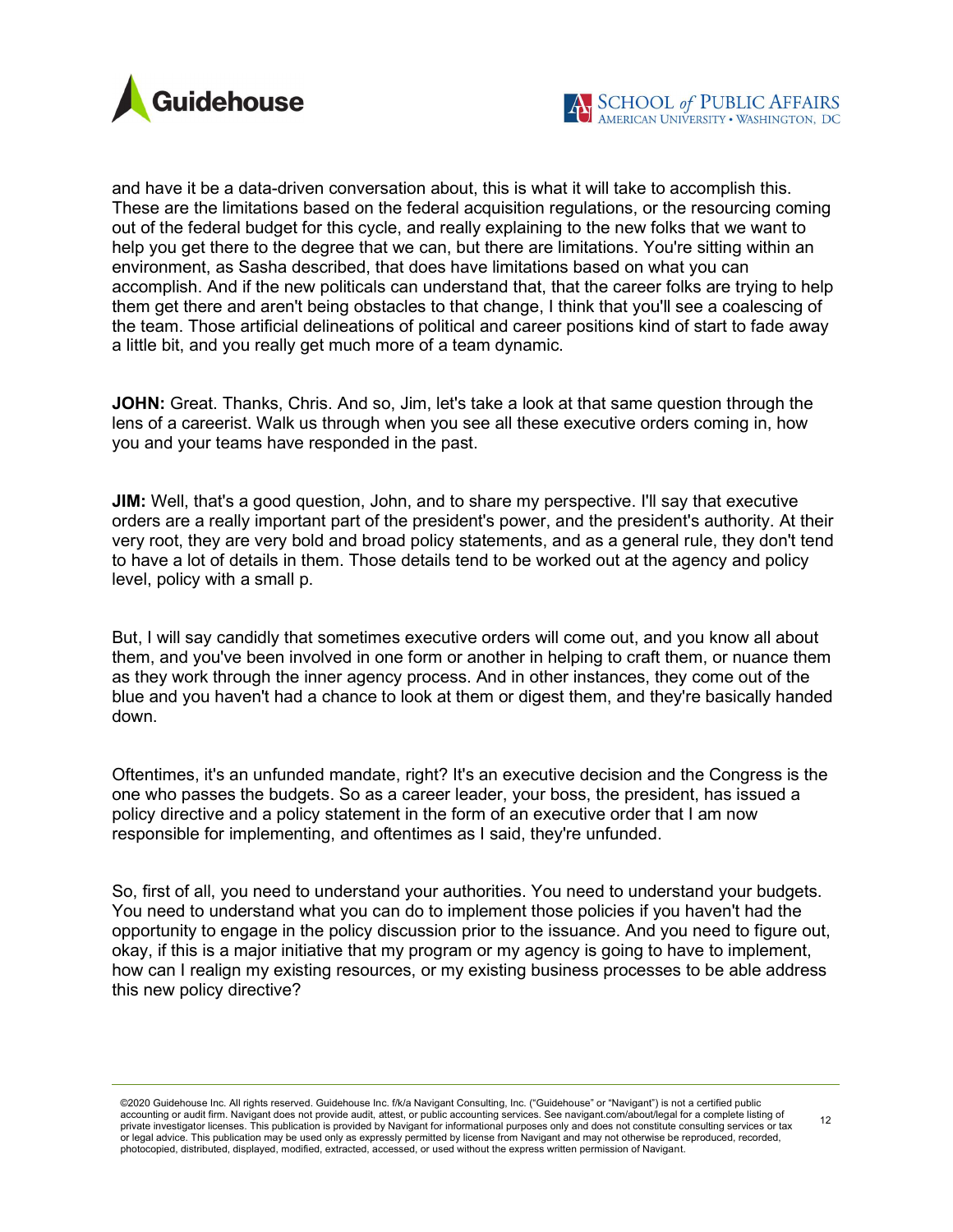

Then, I think the other important piece of that is, how do I communicate these changes to my workforce. Sometimes executive orders are loved and embraced by an agency, and other times, they're at the working level, and other times, they're met with skepticism or disdain. My role as a senior executive in the agency is to execute those policies, and part of that execution is getting the workforce to understand the why, the how, and this is how we're going to do these things. Those aren't always spelled out in the executive order.

So, I think it's really incumbent to work through those details and understand the larger policy context. And when these things are flying out in the first 100 days at a very rapid pace, that's a full-time job, but it's an important one.

JOHN: Great. Thank you, Jim. We've obviously covered a lot of ground in today's discussion, but before we wrap, I'd like to take the opportunity to go around the horn and just see if you have any final thoughts or advice you'd like to share with our audience. Patty, let's start with you.

**PATTY:** I have two sets of advice. The first piece is for careerists. Try not to let your new leadership be caught off-guard. No one likes being faced with hard choices with no time to think about it. And given that there are many external factors in play, in particular, around upcoming budget deadlines, there are some areas where short turnarounds will be unavoidable. But try to keep those to the uncontroversial topics if you possibly can, rather than forcing your new leadership to make hard decisions, or to take positions with no time to think about it.

For incoming political appointees, I would strongly recommend investing time in your team. Get to know your people. The more time you get to know them early on, respecting their knowledge, knowing their personalities, it really pays off. You need them to be the eyes, ears, the implementing force on the ground at the end of the day. The better relationship that you have with them, the earlier you have it, the more likely that they will follow you off the cliff if need be.

Also, watch for fatigue. In areas of high turnover or controversy, staff are frankly just exhausted by prior rounds of going back and forth, or through the rabbit hole, on topics, especially when they see those priorities continue to get added to the plate, and nothing's dropping off. If you can help them with that, helping them prioritize, find ways to relieve that fatigue, it will pay off for you.

And finally, watch out for, "Yes, ma'am," or "Yes, sir." You need people who will professionally give you the input and advice you need, not just be an echo chamber, reinforcing your ideas. If you're not getting the input you need, see if you can find out why and seek to change the dynamic.

<sup>©2020</sup> Guidehouse Inc. All rights reserved. Guidehouse Inc. f/k/a Navigant Consulting, Inc. ("Guidehouse" or "Navigant") is not a certified public accounting or audit firm. Navigant does not provide audit, attest, or public accounting services. See navigant.com/about/legal for a complete listing of private investigator licenses. This publication is provided by Navigant for informational purposes only and does not constitute consulting services or tax or legal advice. This publication may be used only as expressly permitted by license from Navigant and may not otherwise be reproduced, recorded, photocopied, distributed, displayed, modified, extracted, accessed, or used without the express written permission of Navigant.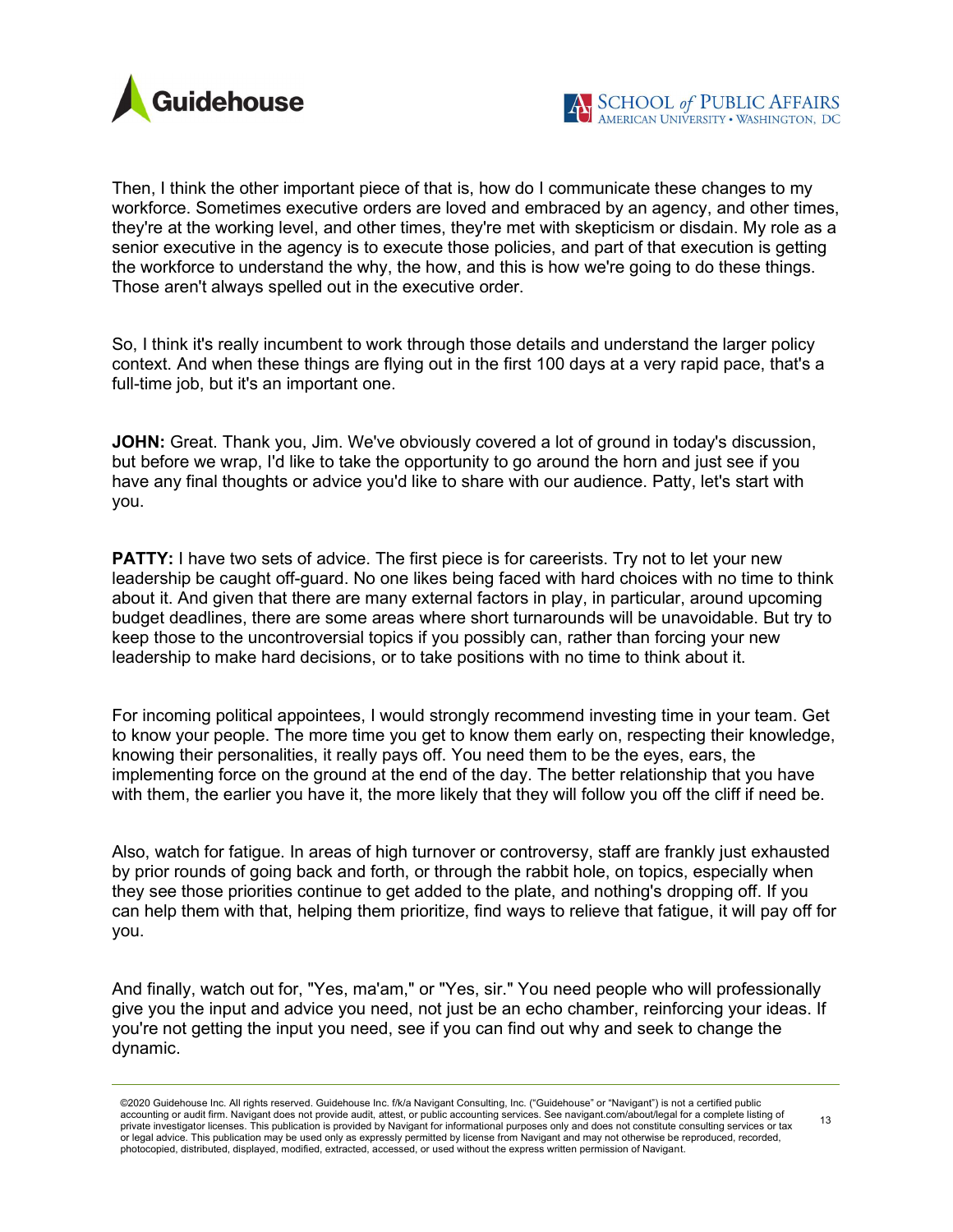

JOHN: Great. Chris?

CHRIS: Yeah. Patty makes excellent points there. I guess from the political appointee perspective, issue one is no surprises. When you come into these jobs, you don't want to have things land on your desk that have short fuses, that have the potential to end up on the front page of the Washington Post. It's bad for the politicals. It's bad for the career people. That's the kind of thing you want to avoid right from the start, because nobody wants to be embarrassed, particularly a new group of folks that are just arriving. They don't want to feel like they're getting something dropped in their lap that has the potential to be pretty messy.

The second thing would be, build bridges, right? Look for those opportunities to come together and coalesce around issues that are on the agenda, perhaps for the new leadership, and you can say, "Look. We're going to help you get there faster, so that quicker wins can materialize," because new teams tend to like quick wins, because it shows their leadership and other stakeholders that they're actually making progress.

And then the final thing, I think, is just patience, recognizing that the first year is going to be choppy all the way across, because you've got a whole series of middle-to-junior level folks oftentimes showing up before the folks that are going to run the components or divisions in the various departments. So, what happens is you're waiting on a political appointee that needs Senate confirmation in six, nine months, but you've got a series of people that may have come off the campaign that are eager to get started. It's, I think, reining and moderating so that people can be on the same page, moving forward as a unit.

Those are just some of the ideas I think that folks need to watch for.

JOHN: Sasha?

SASHA: Yeah. Thinking about careerists, which is obviously my experience, I think, approaching this time of change positively, sort of taking a breath and seeing it as an opportunity to learn and grow is important. I would always say, on an easy day at the FBI, it's hard. It's challenging and exhausting and complicated. Then you add change like this on top at any of these agencies, it's a lot for careerists who are working hard every day, on really complex issues. I think it's easy going into a time of change like this, to kind of revert to a defensive position, to go back to your crew and what you know and sort of steel yourself for this kind of change and new politicals. But I think, again, as Jim said, this is democracy. This is what we're all here for, and so to embrace it in that way, look for opportunities for alignment, explain those

<sup>©2020</sup> Guidehouse Inc. All rights reserved. Guidehouse Inc. f/k/a Navigant Consulting, Inc. ("Guidehouse" or "Navigant") is not a certified public accounting or audit firm. Navigant does not provide audit, attest, or public accounting services. See navigant.com/about/legal for a complete listing of private investigator licenses. This publication is provided by Navigant for informational purposes only and does not constitute consulting services or tax or legal advice. This publication may be used only as expressly permitted by license from Navigant and may not otherwise be reproduced, recorded, photocopied, distributed, displayed, modified, extracted, accessed, or used without the express written permission of Navigant.